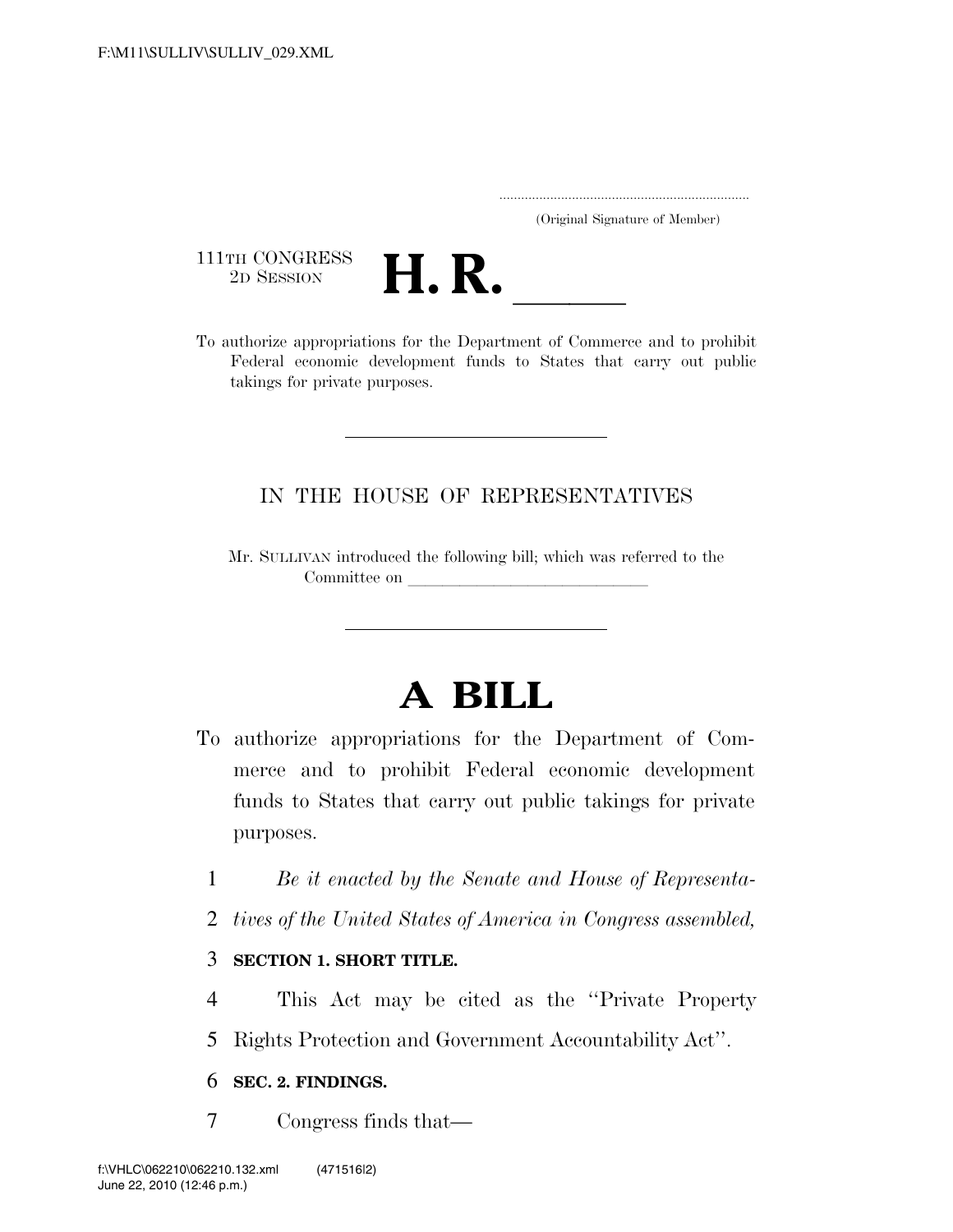| $\mathbf{1}$   | (1) Congress has the power to regulate com-                     |
|----------------|-----------------------------------------------------------------|
| $\overline{2}$ | merce among the several States and Indian tribes;               |
| 3              | (2) property rights are essential to interstate                 |
| $\overline{4}$ | commerce, ensuring that individuals make the best               |
| 5              | economic use of their property;                                 |
| 6              | (3) potential residents and businesses<br>may                   |
| 7              | avoid communities that have a record of taking pri-             |
| 8              | vate property for private economic development;                 |
| 9              | (4) public takings for private purposes<br>are                  |
| 10             | harmful to communities and to interstate commerce;              |
| 11             | (5) public taking of private property for eco-                  |
| 12             | nomic development is not a traditional nor sound                |
| 13             | function of State or local government; and                      |
| 14             | (6) in order to promote and protect interstate                  |
|                |                                                                 |
| 15             | commerce, public takings for private purposes should            |
| 16             | be prohibited.                                                  |
| 17             | SEC. 3. PROHIBITION<br><b>ON ECONOMIC</b><br><b>DEVELOPMENT</b> |
| 18             | <b>FUNDS.</b>                                                   |
| 19             | Any State or political subdivision of a State that car-         |
| 20             | ries out a public taking for any private purpose in or af-      |
| 21             | fecting interstate commerce shall not be eligible to receive    |
| 22             | any Federal economic development funds for a period of          |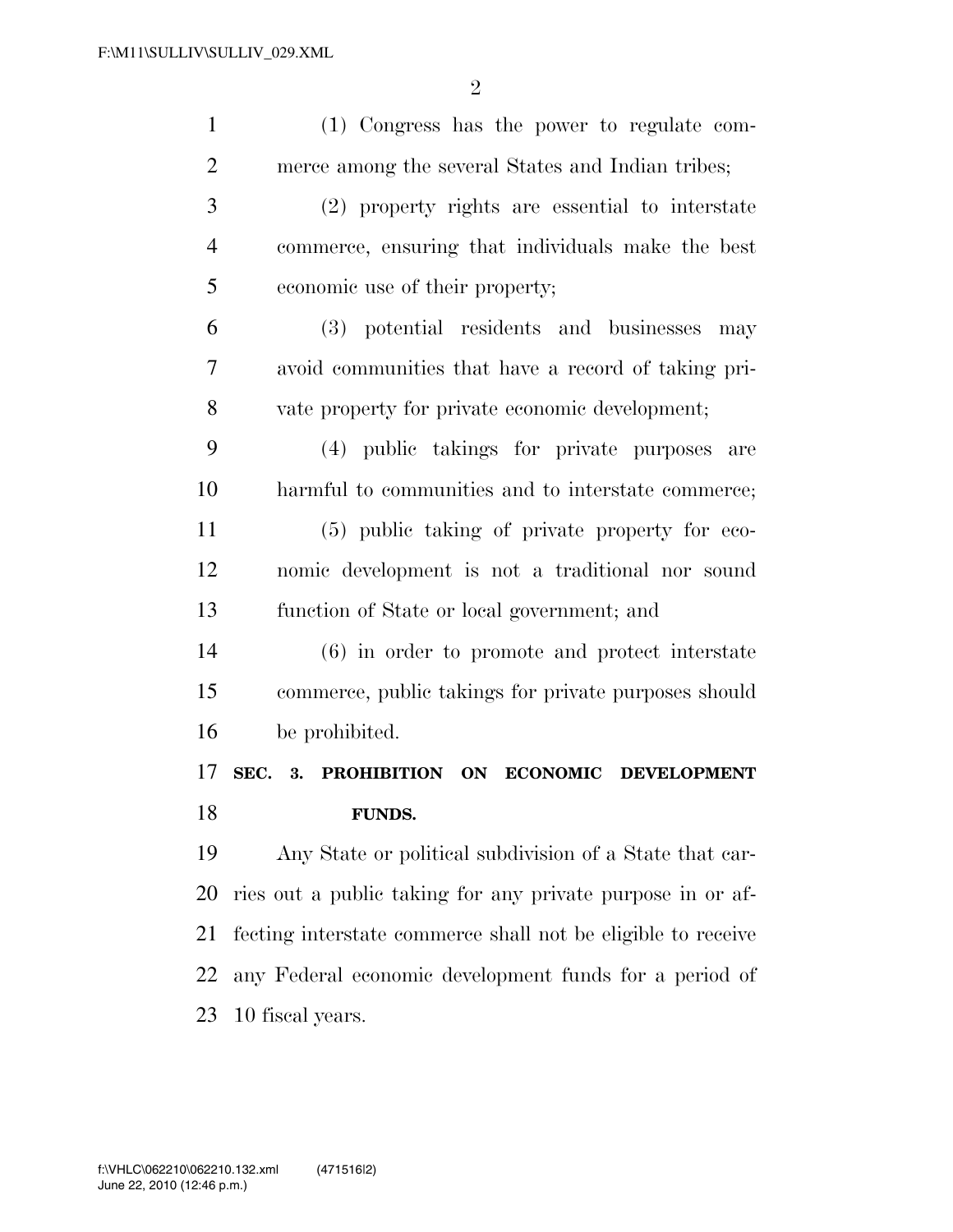#### **SEC. 4. INJUNCTIVE RELIEF AND RESTORATION TO OWNER.**

 (a) CAUSE OF ACTION.—Any owner of private prop- erty that is subject to a public taking described in section 3 may bring an action in the appropriate Federal or State court to obtain injunctive and declaratory relief.

 (b) ATTORNEYS' FEE AND OTHER COSTS.—In any action or proceeding under this section, the court shall allow a prevailing plaintiff a reasonable attorneys' fee as part of the costs, and include expert fees as part of the attorneys' fee.

#### **SEC. 5. DEFINITIONS.**

 As used in this Act, the following definitions apply: 13 (1) PRIVATE PURPOSE.—

 (A) IN GENERAL.—The term ''private pur- pose'', with regard to property that has been acquired and conveyed through a public taking, means the ownership, control, or use of such property by a private party or parties that ad- vances the economic interests of the private party or parties. Such term includes but is not 21 limited to the following:

 (i) Any use of such property in an economic development plan of which the benefit to the public is increased tax rev- enue, increased employment, or other indi-rect benefit.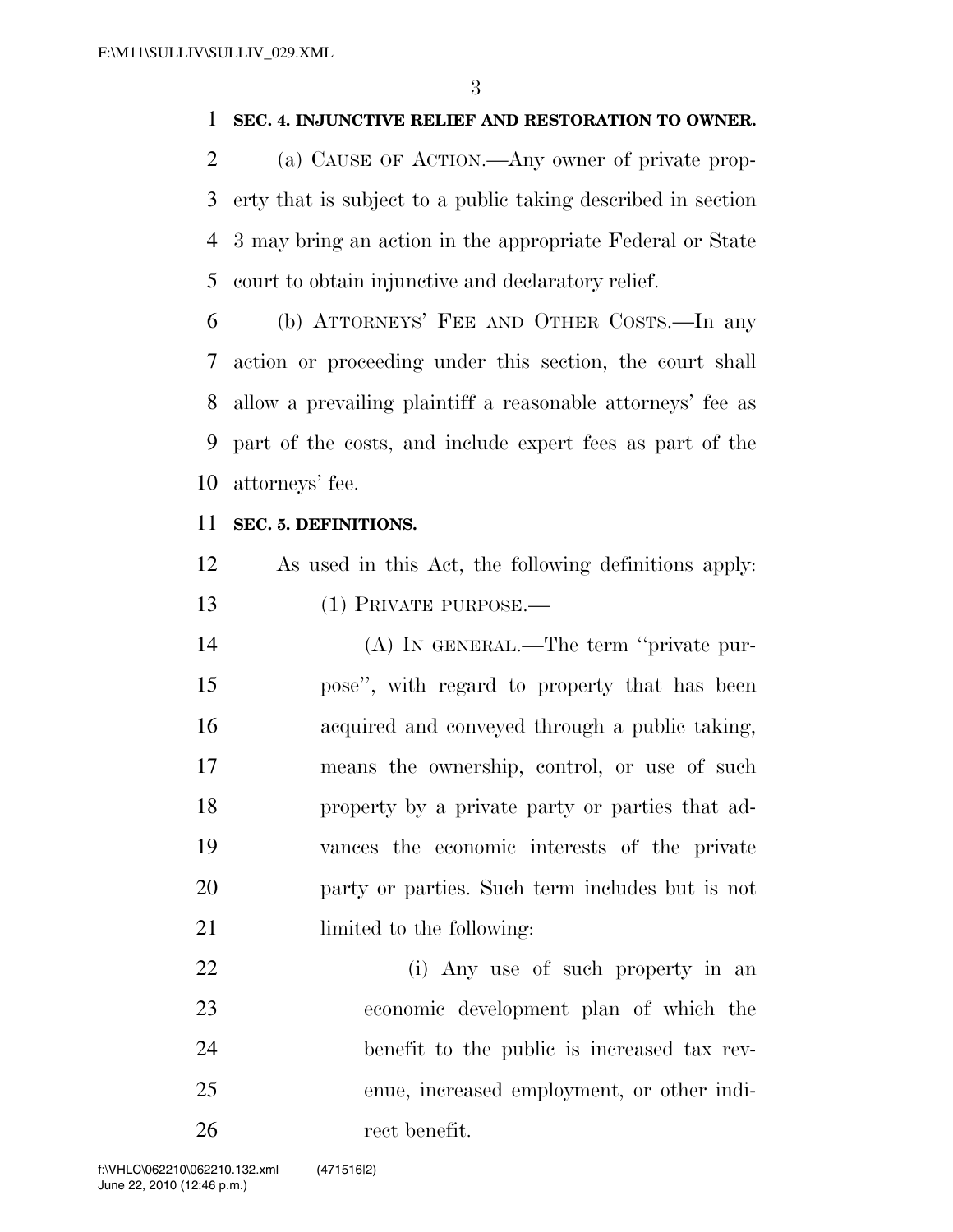| $\mathbf{1}$   | (ii) The lease of such property to a           |
|----------------|------------------------------------------------|
| $\overline{2}$ | private party or parties for private develop-  |
| 3              | ment, including commercial, industrial, or     |
| $\overline{4}$ | residential development.                       |
| 5              | (iii) Any control of such property by a        |
| 6              | private party that—                            |
| $\overline{7}$ | (I) excludes a general public use              |
| 8              | or benefit; or                                 |
| 9              | (II) primarily benefits the private            |
| 10             | party or parties and benefits the pub-         |
| 11             | lic indirectly.                                |
| 12             | (B) EXCEPTIONS.—Such term shall not in-        |
| 13             | clude                                          |
| 14             | (i) conveying private property to pub-         |
|                |                                                |
| 15             | lic ownership, such as for a road, hospital,   |
| 16             | or prison, or to an entity, such as a com-     |
| 17             | mon carrier, that makes the property avail-    |
| 18             | able for use by the general public as of       |
| 19             | right, such as a railroad, public utility, or  |
| 20             | public facility, or for use as a right of way, |
| 21             | aqueduct, pipeline, or similar use;            |
| 22             | (ii) acquiring property to eliminate           |
| 23             | harmful uses of the property, provided         |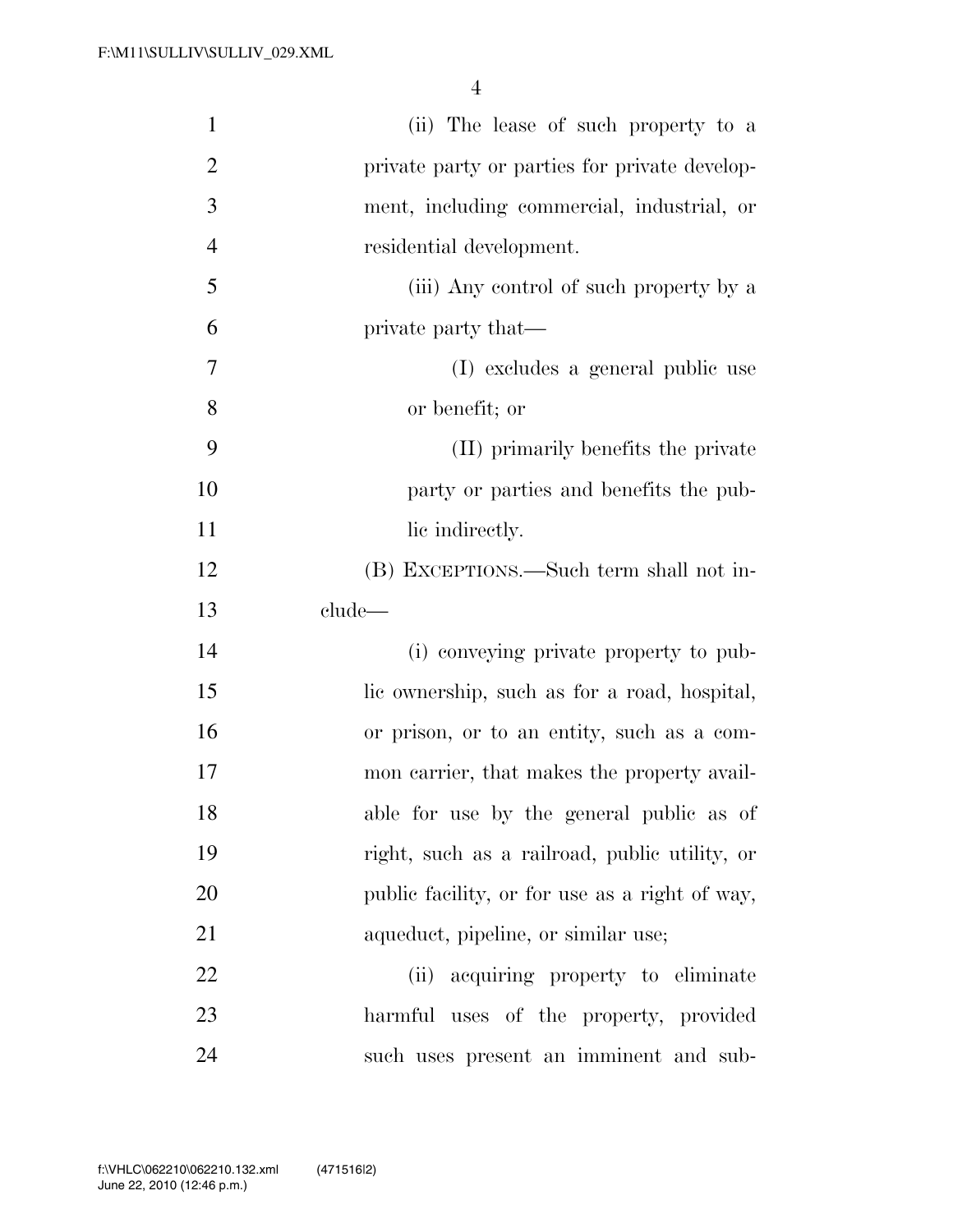| $\mathbf{1}$   | stantial danger to the public health or wel-      |
|----------------|---------------------------------------------------|
| $\overline{2}$ | fare;                                             |
| 3              | (iii) leasing property to a private per-          |
| $\overline{4}$ | son or entity that occupies an incidental         |
| 5              | part of public property or a public facility,     |
| 6              | such as a retail establishment on the             |
| 7              | ground floor of a public building;                |
| 8              | (iv) acquiring abandoned property;                |
| 9              | and                                               |
| 10             | (v) clearing defective chains of title.           |
| 11             | (2)<br>FEDERAL<br>ECONOMIC<br><b>DEVELOPMENT</b>  |
| 12             | FUNDS.—The term "Federal economic development     |
| 13             | funds" means any Federal funds—                   |
| 14             | (A) administered by the Secretary of Com-         |
| 15             | merce, the Secretary of Energy, or the Adminis-   |
| 16             | trator of the Environmental Protection Agency,    |
| 17             | and distributed to or through States or political |
| 18             | subdivisions of States, to the extent such funds  |
| 19             | are not provided to assist States or political    |
| 20             | subdivisions of States in complying with any re-  |
| 21             | quirements of Federal law or regulation; or       |
| 22             | (B) distributed to or through States or po-       |
| 23             | litical subdivisions of States under Federal laws |
| 24             | and whose purpose is to promote interstate        |
| 25             | commerce and improve or increase the size of      |